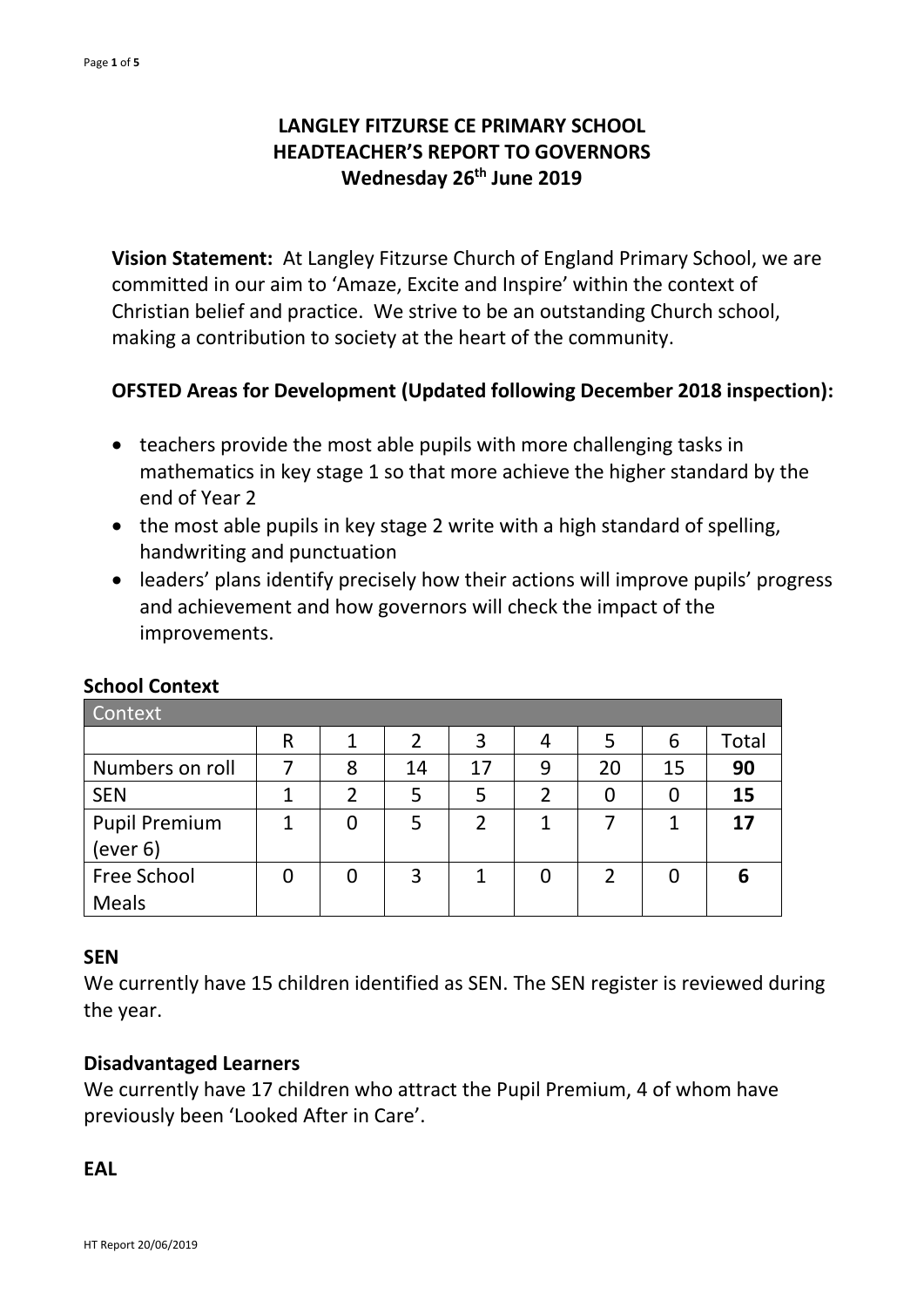We currently have two children classed as speaking English as an Additional Language.

## **Safeguarding / Child Protection**

There have been five child protection concern sheets completed since the last report to the governors. One incident has been referred to the MASH (Multi Agency Safeguarding Hub) team.

## **Staffing Update**

Staffing for the academic year 2019 – 2020 will be largely unchanged.

Additional TA hours have been requested by teaching staff as required to work with children requiring support to make best progress. Support may be academic or emotional (or often both). An advert has been placed for a TA for 16 hours per week.

In addition, a TA working with a named pupil providing 1:1 support has secured a new post and we have also advertised to recruit a replacement for that role.

Sports coaching cover has been confirmed for next academic year with the same company providing the Early Morning Club and After School Club provision. This has allowed one contract to be let covering Early Morning Club, After School Club and PPA staff cover, simplifying the oversight of the provision. There will be two coaches on site from 4.30pm until the end of ASC at 5.30pm, removing the need for a staff member to stay on site and

## **Class structure**

The class structure for academic year 2019 – 2020 will be as follows:

Hercules Class: EYFS and Year 1 = 25 children Pegasus: Year 2 and Year 3 = 24 children Phoenix: Year 4 and Year 5 = 26 children Chameleon: Year 6 = 21 children

This is a much more positive picture than at the beginning of the year and we still have people enquiring if we have space so we may yet see numbers increase even further.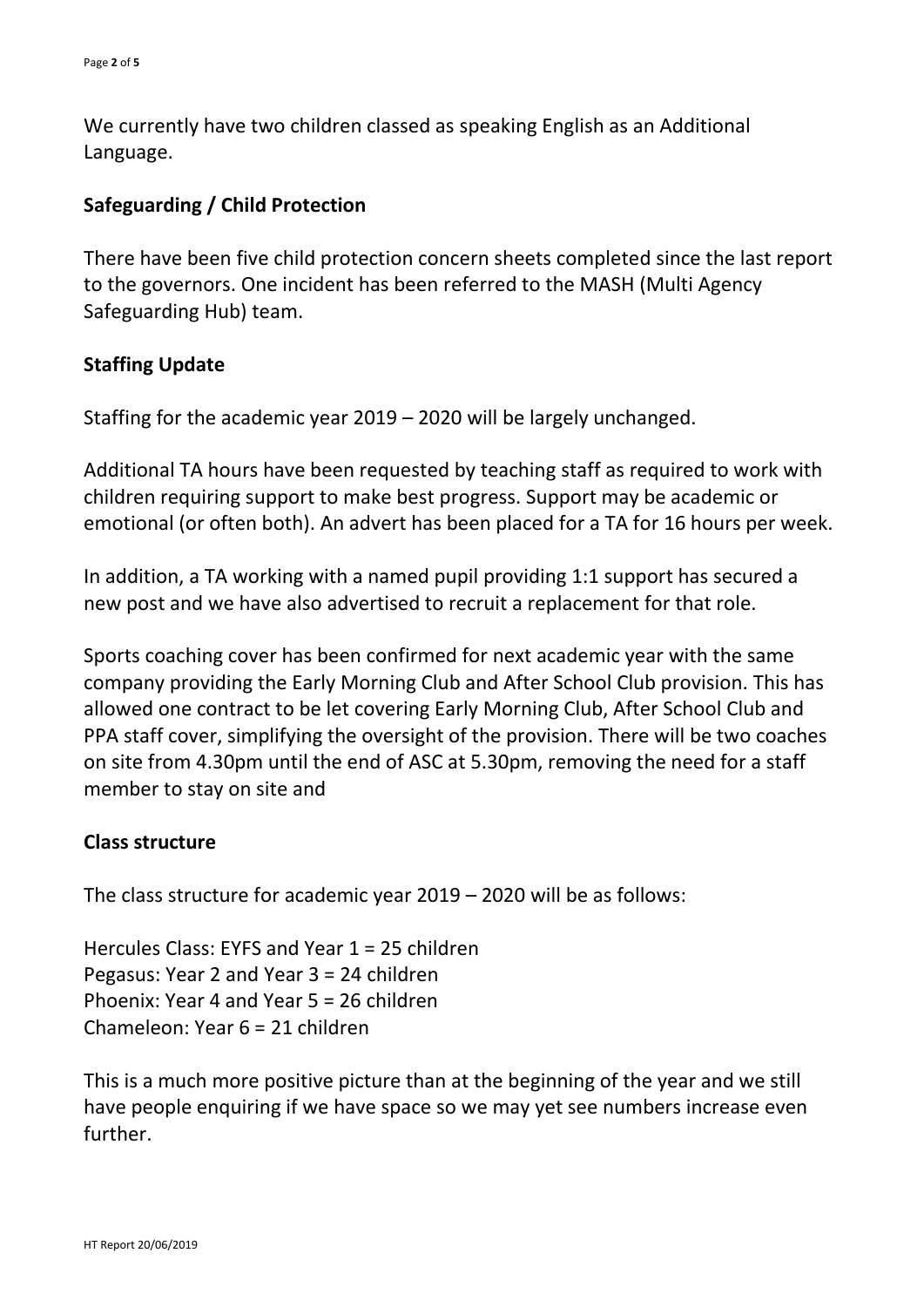## **Assessment - Key information**

Statutory tests have been taken by all children in Year 2 and Year 6.

Statutory returns regarding teacher assessment for Year 2 children (reading, writing, maths, science) and Year 6 children (writing and science only) will be submitted by Friday 27<sup>th</sup> June. The Year 2 results were moderated by the Local Authority and the moderators were very complimentary about Mrs Nathanson's preparation and the evidence she had assembled for each child's attainment.

Statutory returns for children in Reception (attainment in the Foundation Stage Profile) will be submitted by 27<sup>th</sup> June. The headline figure is that 5 out of 7 children have attained a Good Level of Development (GLoD) which is 71%. Last year's national figure was 71.5%.

The phonics check has been completed by children in all children in Year 1 and those children in Year 2 who didn't achieve the expected mark in Year 1 last year. 62.5% of children in year 1 achieved the standard expected (assuming the expected standard remains at 32 out of 40) which is 5 out of 8 children. Of the three not achieving, one child missed the standard by one mark and one child arrived at school in November with no knowledge of English or any formal schooling. (2018 national figure 82%)

75% of the children in year 2 achieved the standard (2018 national figure 92%)

### **Attendance**

See the attached summary, which we can discuss at the meeting

### **Curriculum Issues**

- New requirements for teaching PSHE and SRE will be implemented in September 2020 and we will work during the year 2019 – 2020 to ensure we are fulfilling those requirements.
- The new OFSTED framework has a focus on a broad and balanced curriculum and refers to children gaining 'cultural capital'. As a school we will begin to use the new terminology of 'intent, implementation and impact'. This will fit very well with our emphasis on impact of the work in the classroom, particularly linked to any intervention work.
- During the year 2019 2020 we will continue to focus on identifying children not making progress and ensuring that teachers take responsibility for ensuring appropriate work is done to support them including intervention strategies where necessary.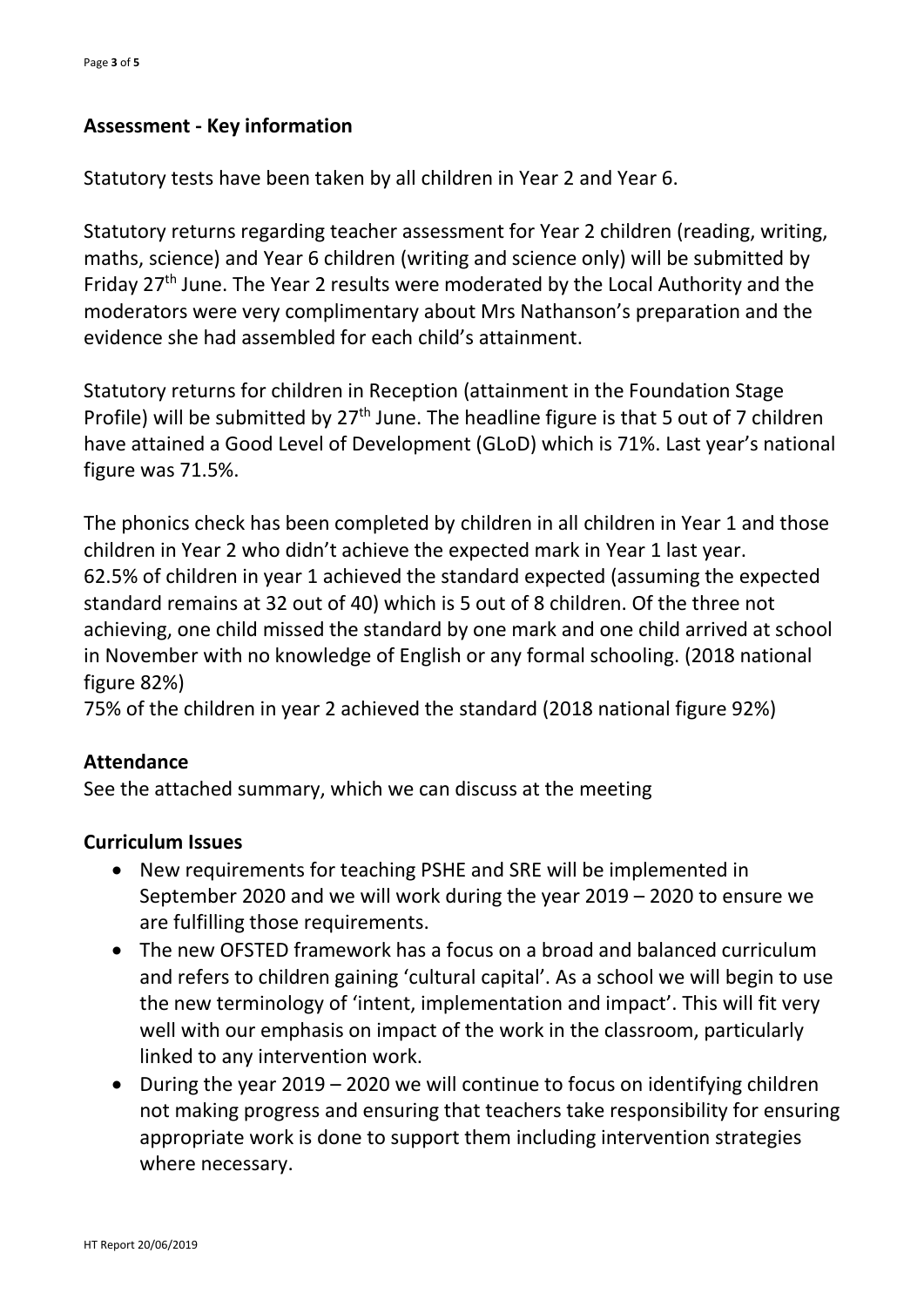We have started to focus on planning and preparing for our upcoming SIAMS inspection and this will be an increasing focus during next year.

#### **Community Engagement**

The PTA are due a huge thank you as the school year draws to a close for all their work over the year. Particular thanks must go to Amy Tayler as outgoing chair for her enormous contribution to the school. Her enthusiasm and practical organisation will be sorely missed.

The May Fayre was well attended and raised more than £800. I thoroughly enjoyed my first Kington Langley Scarecrow Festival and it was great to see the school open and welcoming visitors. I was also very impressed with our school maypole group, choir and band, all of whom performed confidently to the assembled crowds.

Parents are invited to share in celebrating the children's learning at a regular assembly on Monday afternoons and we often see larger numbers.

We continue to invite visitors from various churches to lead assemblies in school.

The Arts Society's funding of a percussion workshop for Year 6 resulted in the children taking part in a very special performance at Wiltshire Music Hub in Bradford on Avon.

#### **Sports Premium**

The playground refurbishment will be further discussed at the FGB.

### **Extra-Curricular Activities.**

The range of extra-curricular activities offered for children continues as previously. Judo Club Science Club Multi Sports Club Football Club Individual music lessons – drums, violin, piano, guitar.

The Dance Festival in Bath was an amazing event and our children produced an excellent performance.

The small schools football and netball tournament at Seagry School saw us winning the netball and coming second in the football. A brilliant achievement to reach both finals!